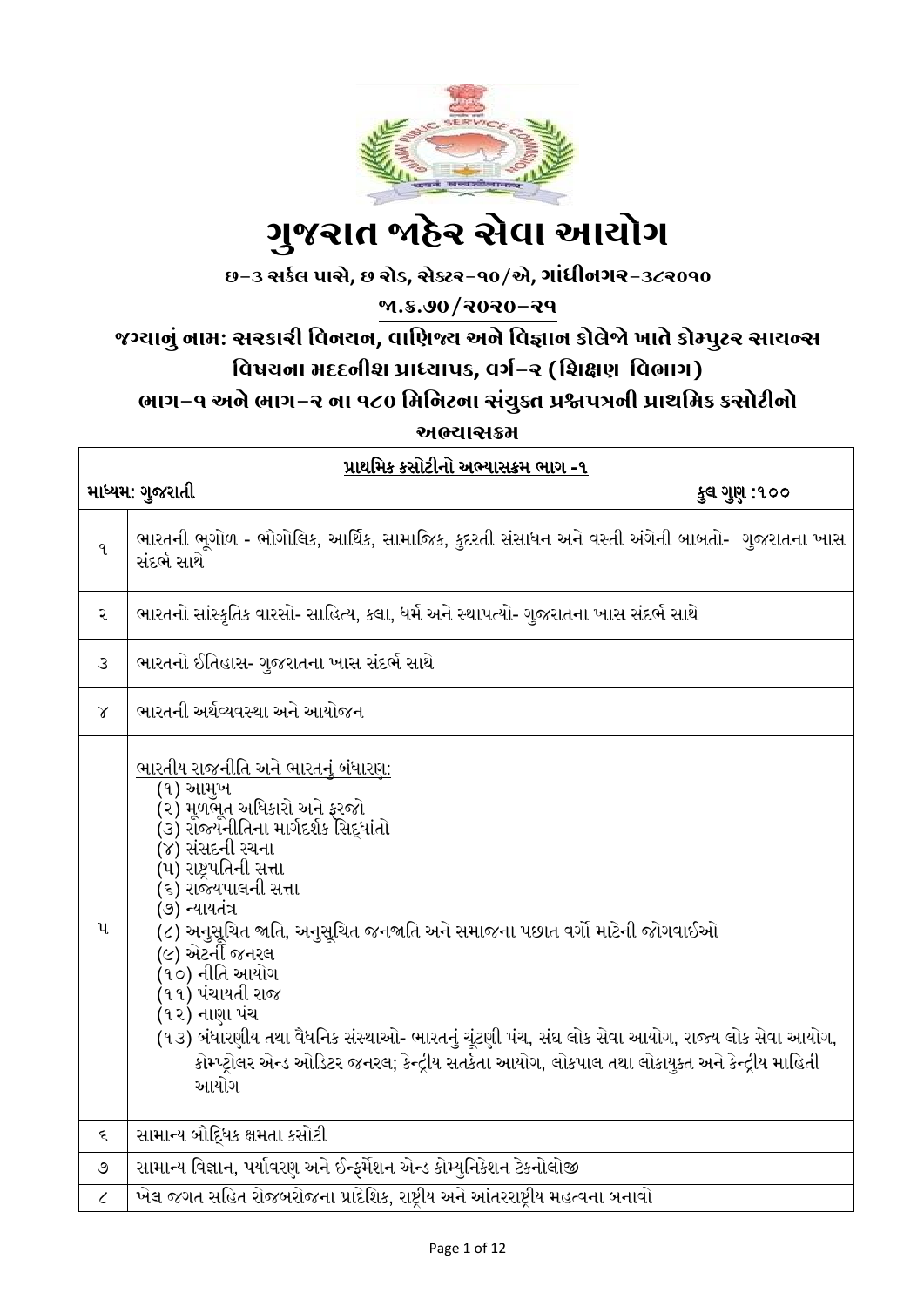| <b>Advertise No. 70/2020-21</b>                                                 |                                                                                                                                                                                                                                                                                                                                                                                                                                                                                                                                                                                                                                                                                                                                                                                                                  |  |  |  |
|---------------------------------------------------------------------------------|------------------------------------------------------------------------------------------------------------------------------------------------------------------------------------------------------------------------------------------------------------------------------------------------------------------------------------------------------------------------------------------------------------------------------------------------------------------------------------------------------------------------------------------------------------------------------------------------------------------------------------------------------------------------------------------------------------------------------------------------------------------------------------------------------------------|--|--|--|
| <b>Assistant Professor of Computer Science in Govt. Arts, Science, Commerce</b> |                                                                                                                                                                                                                                                                                                                                                                                                                                                                                                                                                                                                                                                                                                                                                                                                                  |  |  |  |
| <b>College Class-II</b>                                                         |                                                                                                                                                                                                                                                                                                                                                                                                                                                                                                                                                                                                                                                                                                                                                                                                                  |  |  |  |
| Syllabus of Preliminary Test                                                    |                                                                                                                                                                                                                                                                                                                                                                                                                                                                                                                                                                                                                                                                                                                                                                                                                  |  |  |  |
| Paper-1                                                                         |                                                                                                                                                                                                                                                                                                                                                                                                                                                                                                                                                                                                                                                                                                                                                                                                                  |  |  |  |
| $\mathbf{1}$                                                                    | Total Marks-100<br>Medium: Gujarati<br>Geography of India-Physical, Economic, Social, Natural Resources and population                                                                                                                                                                                                                                                                                                                                                                                                                                                                                                                                                                                                                                                                                           |  |  |  |
|                                                                                 | related topics- with special reference to Gujarat                                                                                                                                                                                                                                                                                                                                                                                                                                                                                                                                                                                                                                                                                                                                                                |  |  |  |
| $\overline{2}$                                                                  | Cultural heritage of India-Literature, Art, Religion and Architecture- with special<br>reference to Gujarat                                                                                                                                                                                                                                                                                                                                                                                                                                                                                                                                                                                                                                                                                                      |  |  |  |
| 3                                                                               | History of India with special reference to Gujarat                                                                                                                                                                                                                                                                                                                                                                                                                                                                                                                                                                                                                                                                                                                                                               |  |  |  |
| $\overline{4}$                                                                  | Indian Economy and Planning                                                                                                                                                                                                                                                                                                                                                                                                                                                                                                                                                                                                                                                                                                                                                                                      |  |  |  |
| 5                                                                               | Indian Polity and the Constitution of India:<br>Preamble<br>(1)<br><b>Fundamental Rights and Fundamental Duties</b><br>(2)<br>Directive Principles of State Policy<br>(3)<br><b>Composition of Parliament</b><br>(4)<br>Powers of the President of India<br>(5)<br>Powers of Governor<br>(6)<br>Judiciary<br>(7)<br>Provisions for Scheduled Castes, Scheduled Tribes and backward classes of the<br>(8)<br>society<br><b>Attorney General</b><br>(9)<br>(10) NITIAayog<br>(11) Panchayati Raj Institutions<br>(12) Finance Commission<br>(13) Constitutional and Statutory Bodies: Election Commission of India, Union<br>Public Service Commission, State Public Service Commission, Comptroller and<br>Auditor General; Central Vigilance Commission, Lokpal and Lokayukta,<br>Central Information Commission |  |  |  |
| 6                                                                               | General Mental Ability                                                                                                                                                                                                                                                                                                                                                                                                                                                                                                                                                                                                                                                                                                                                                                                           |  |  |  |
| 7                                                                               | General Science, Environment and Information & Communication Technology                                                                                                                                                                                                                                                                                                                                                                                                                                                                                                                                                                                                                                                                                                                                          |  |  |  |
| 8                                                                               | Daily events of Regional, National and International Importance including Sports                                                                                                                                                                                                                                                                                                                                                                                                                                                                                                                                                                                                                                                                                                                                 |  |  |  |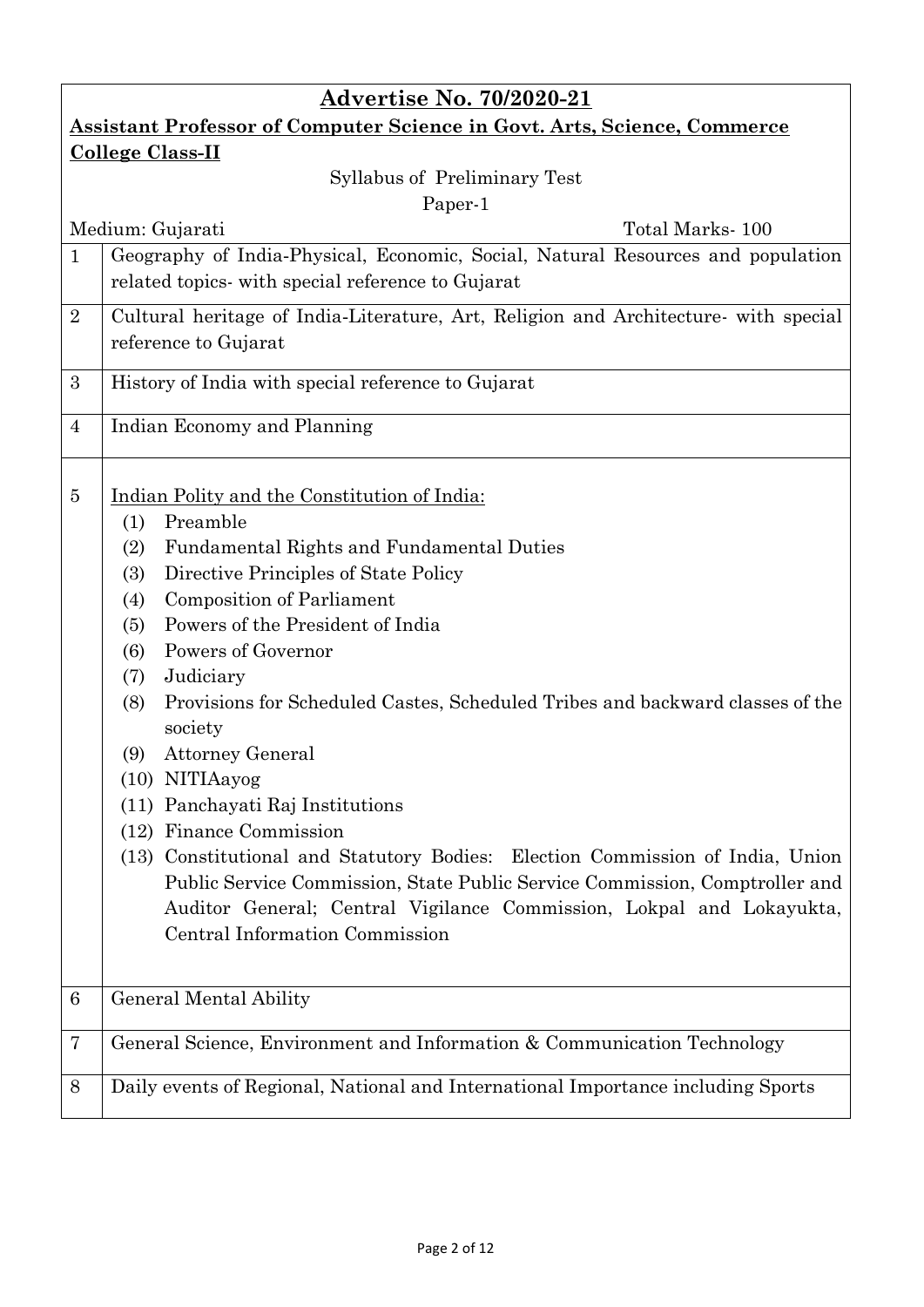## **Syllabus for the preliminary test for the recruitment of Assistant Professor (Computer Science), Class II in Govt. Arts, Commerce and Science colleges**

| Marks-200 | <b>Questions-200</b> | <b>Medium- English</b> |
|-----------|----------------------|------------------------|
|-----------|----------------------|------------------------|

#### **1. Discrete Structures and Optimization**

**Mathematical Logic:** Propositional and Predicate Logic, Propositional Equivalences, Normal Forms, Predicates and Quantifiers, Nested Quantifiers, Rules of Inference. **Sets and Relations:** Set Operations, Representation and Properties of Relations, Equivalence Relations, Partially Ordering.

**Counting, Mathematical Induction and Discrete Probability:** Basics of Counting, Pigeonhole Principle, Permutations and Combinations, Inclusion- Exclusion Principle, Mathematical Induction, Probability, Bayes' Theorem.

**Group Theory:** Groups, Subgroups, Semi Groups, Product and Quotients of Algebraic Structures, Isomorphism, Homomorphism, Automorphism, Rings, Integral Domains, Fields, Applications of Group Theory.

**Graph Theory:** Simple Graph, Multigraph, Weighted Graph, Paths and Circuits, Shortest Paths in Weighted Graphs, Eulerian Paths and Circuits, Hamiltonian Paths and Circuits, Planner graph, Graph Coloring, Bipartite Graphs, Trees and Rooted Trees, Prefix Codes, Tree Traversals, Spanning Trees and Cut-Sets.

**Boolean Algebra:** Boolean Functions and its Representation, Simplifications of Boolean Functions.

**Optimization:** Linear Programming - Mathematical Model, Graphical Solution, Simplex and Dual Simplex Method, Sensitive Analysis; Integer Programming, Transportation and Assignment Models, PERT-CPM: Diagram Representation, Critical Path Calculations, Resource Levelling, Cost Consideration in Project Scheduling.

#### **2. Computer System Architecture**

**Digital Logic Circuits and Components:** Digital Computers, Logic Gates, Boolean Algebra, Map Simplifications, Combinational Circuits, Flip-Flops, Sequential Circuits, Integrated Circuits, Decoders, Multiplexers, Registers and Counters, Memory Unit.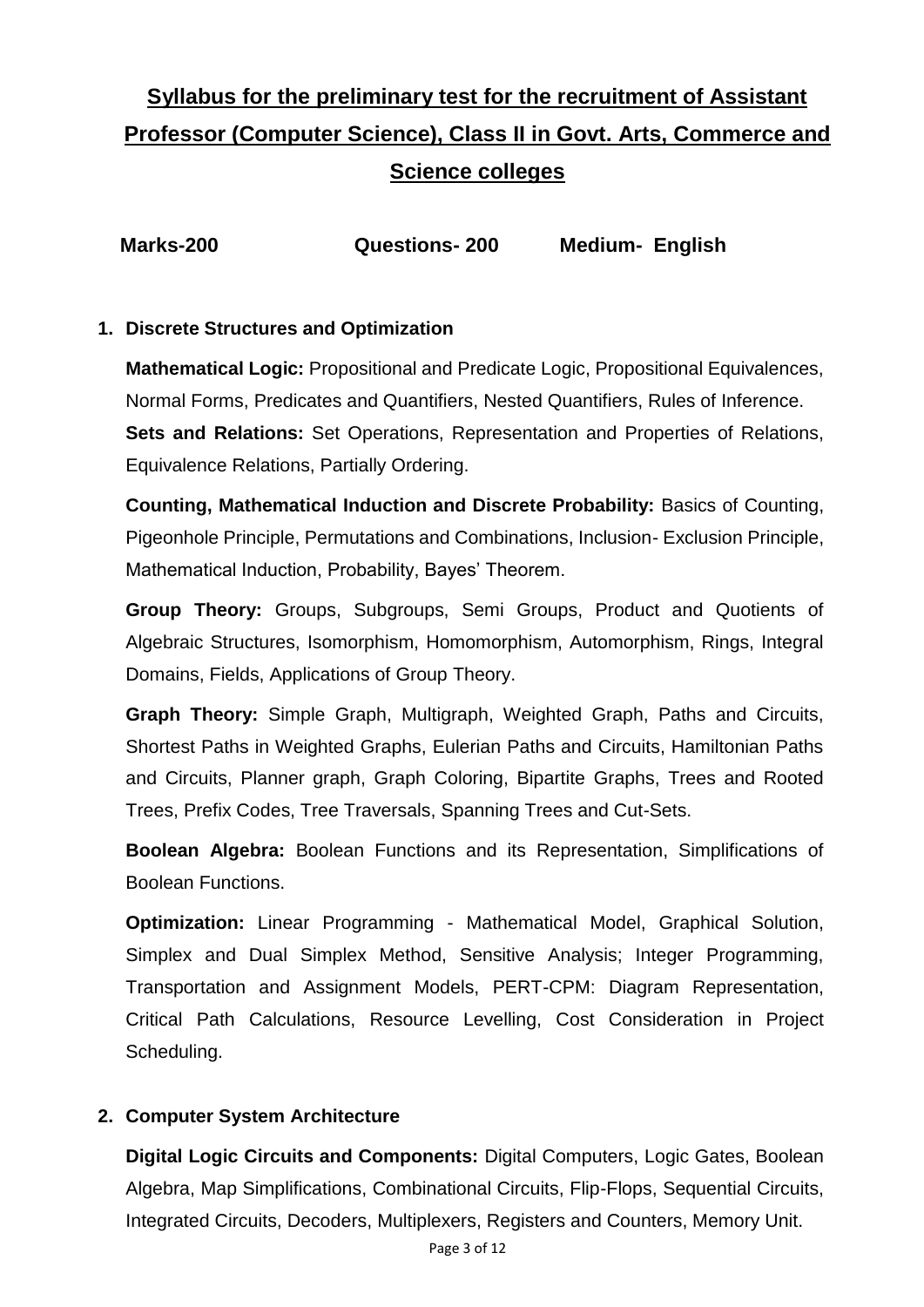**Data Representation:** Data Types, Number Systems and Conversion, Complements, Fixed Point Representation, Floating Point Representation, Error Detection Codes, Computer Arithmetic - Addition, Subtraction, Multiplication and Division Algorithms.

**Register Transfer and Microoperations:** Register Transfer Language, Bus and Memory Transfers, Arithmetic, Logic and Shift Microoperations.

**Basic Computer Organization and Design:** Stored Program Organization and Instruction Codes, Computer Registers, Computer Instructions, Timing and Control, Instruction Cycle, Memory-Reference Instructions, Input-Output, Interrupt.

**Programming the Basic Computer:** Machine Language, Assembly Language, Assembler, Program Loops, Subroutines, Input-Output Programming.

**Microprogrammed Control:** Control Memory, Address Sequencing, Design of Control Unit.

**Central Processing Unit:** General Register Organization, Stack Organization, Instruction Formats, Addressing Modes, RISC Computer, CISC Computer.

**Pipeline and Vector Processing:** Parallel Processing, Pipelining, Arithmetic Pipeline, Instruction Pipeline, Vector Processing Array Processors.

**Input-Output Organization:** Peripheral Devices, Input-Output Interface, Asynchronous Data Transfer, Modes of Transfer, Priority Interrupt, DMA, Serial Communication.

**Memory Hierarchy:** Main Memory, Auxillary Memory, Associative Memory, Cache Memory, Virtual Memory, Memory Management Hardware.

**Multiprocessors:** Characteristics of Multiprocessors, Interconnection Structures, Interprocessor Arbitration, Interprocessor Communication and Synchronization, Cache Coherence, Multicore Processors.

#### **3. Programming Languages and Computer Graphics**

**Language Design and Translation Issues:** Programming Language Concepts, Paradigms and Models, Programming Environments, Virtual Computers and Binding Times, Programming Language Syntax, Stages in Translation, Formal Transition Models.

**Elementary Data Types:** Properties of Types and Objects; Scalar and Composite Data Types.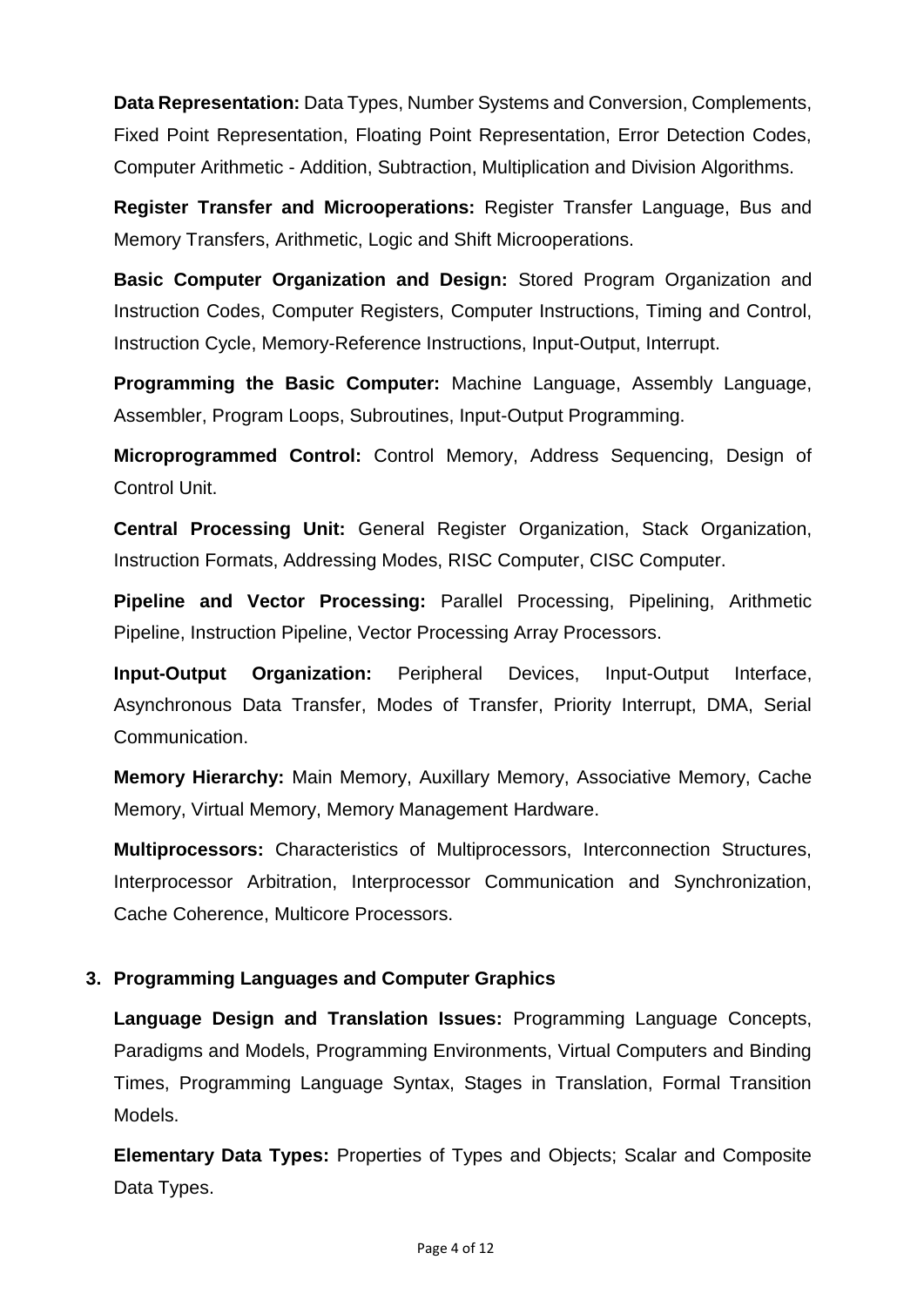**Programming in C:** Tokens, Identifiers, Data Types, Sequence Control, Subprogram Control, Arrays, Structures, Union, String, Pointers, Functions, File Handling, Command Line Argumaents, Preprocessors.

**Object Oriented Programming:** Class, Object, Instantiation, Inheritance, Encapsulation, Abstract Class, Polymorphism.

**Programming in C++:** Tokens, Identifiers, Variables and Constants; Data types, Operators, Control statements, Functions Parameter Passing, Virtual Functions, Class and Objects; Constructors and Destructors; Overloading, Inheritance, Templates, Exception and Event Handling; Streams and Files; Multifile Programs.

**Web Programming:** HTML, DHTML, XML, Scripting, Java, Servlets, Applets.

**Computer Graphics:** Video-Display Devices, Raster-Scan and Random-Scan Systems; Graphics Monitors, Input Devices, Points and Lines; Line Drawing Algorithms, Mid-Point Circle and Ellipse Algorithms; Scan Line Polygon Fill Algorithm, Boundary-Fill and Flood-Fill.

**2-D Geometrical Transforms and Viewing:** Translation, Scaling, Rotation, Reflection and Shear Transformations; Matrix Representations and Homogeneous Coordinates; Composite Transforms, Transformations Between Coordinate Systems, Viewing Pipeline, Viewing Coordinate Reference Frame, Window to View-Port Coordinate Transformation, Viewing Functions, Line and Polygon Clipping Algorithms. **3-D Object Representation, Geometric Transformations and Viewing:** Polygon Surfaces, Quadric Surfaces, Spline Representation, Bezier and B-Spline Curves; Bezier and B-Spline Surfaces; Illumination Models, Polygon Rendering Methods, Viewing Pipeline and Coordinates; General Projection Transforms and Cipping.

#### **4. Database Management Systems**

**Database System Concepts and Architecture:** Data Models, Schemas, and Instances; Three-Schema Architecture and Data Independence; Database Languages and Interfaces; Centralized and Client/Server Architectures for DBMS.

**Data Modeling:** Entity-Relationship Diagram, Relational Model - Constraints, Languages, Design, and Programming, Relational Database Schemas, Update Operations and Dealing with Constraint Violations; Relational Algebra and Relational Calculus; Codd Rules.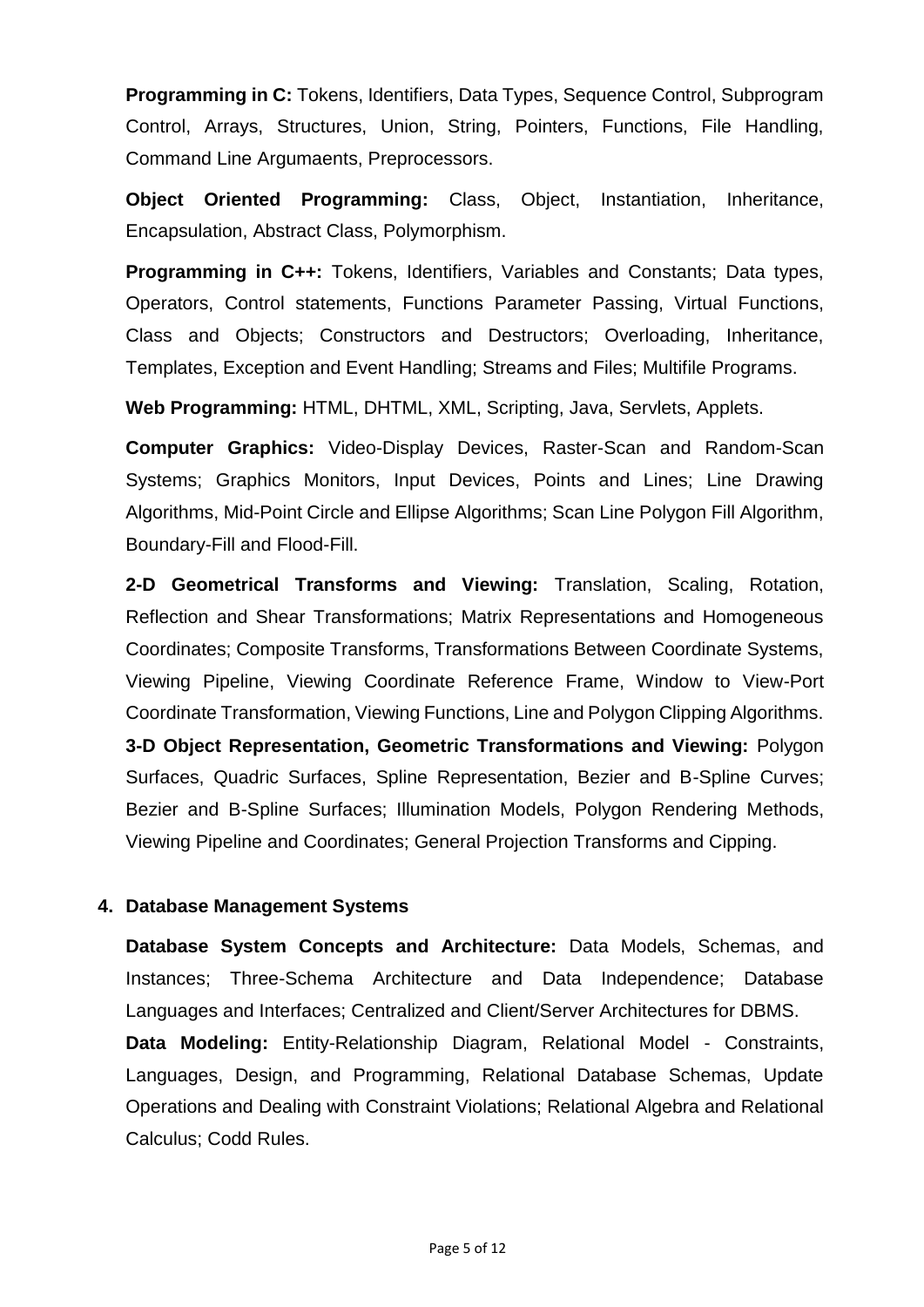**SQL:** Data Definition and Data Types; Constraints, Queries, Insert, Delete, and Update Statements; Views, Stored Procedures and Functions; Database Triggers, SQL Injection.

**Normalization for Relational Databases:** Functional Dependencies and Normalization; Algorithms for Query Processing and Optimization; Transaction Processing, Concurrency Control Techniques, Database Recovery Techniques, Object and Object-Relational Databases; Database Security and Authorization.

**Enhanced Data Models:** Temporal Database Concepts, Multimedia Databases, Deductive Databases, XML and Internet Databases; Mobile Databases, Geographic Information Systems, Genome Data Management, Distributed Databases and Client-Server Architectures.

**Data Warehousing and Data Mining:** Data Modeling for Data Warehouses, Concept Hierarchy, OLAP and OLTP; Association Rules, Classification, Clustering, Regression, Support Vector Machine, K-Nearest Neighbour, Hidden Markov Model, Summarization, Dependency Modeling, Link Analysis, Sequencing Analysis, Social Network Analysis.

**Big Data Systems:** Big Data Characteristics, Types of Big Data, Big Data Architecture, Introduction to Map-Reduce and Hadoop; Distributed File System, HDFS.

**NOSQL:** NOSQL and Query Optimization; Different NOSQL Products, Querying and Managing NOSQL; Indexing and Ordering Data Sets; NOSQL in Cloud.

#### **5. System Software and Operating System**

**System Software:** Machine, Assembly and High-Level Languages; Compilers and Interpreters; Loading, Linking and Relocation; Macros, Debuggers.

**Basics of Operating Systems:** Operating System Structure, Operations and Services; System Calls, Operating-System Design and Implementation; System Boot.

**Process Management:** Process Scheduling and Operations; Interprocess Communication, Communication in Client–Server Systems, Process Synchronization, Critical-Section Problem, Peterson's Solution, Semaphores, Synchronization.

**Threads:** Multicore Programming, Multithreading Models, Thread Libraries, Implicit Threading, Threading Issues.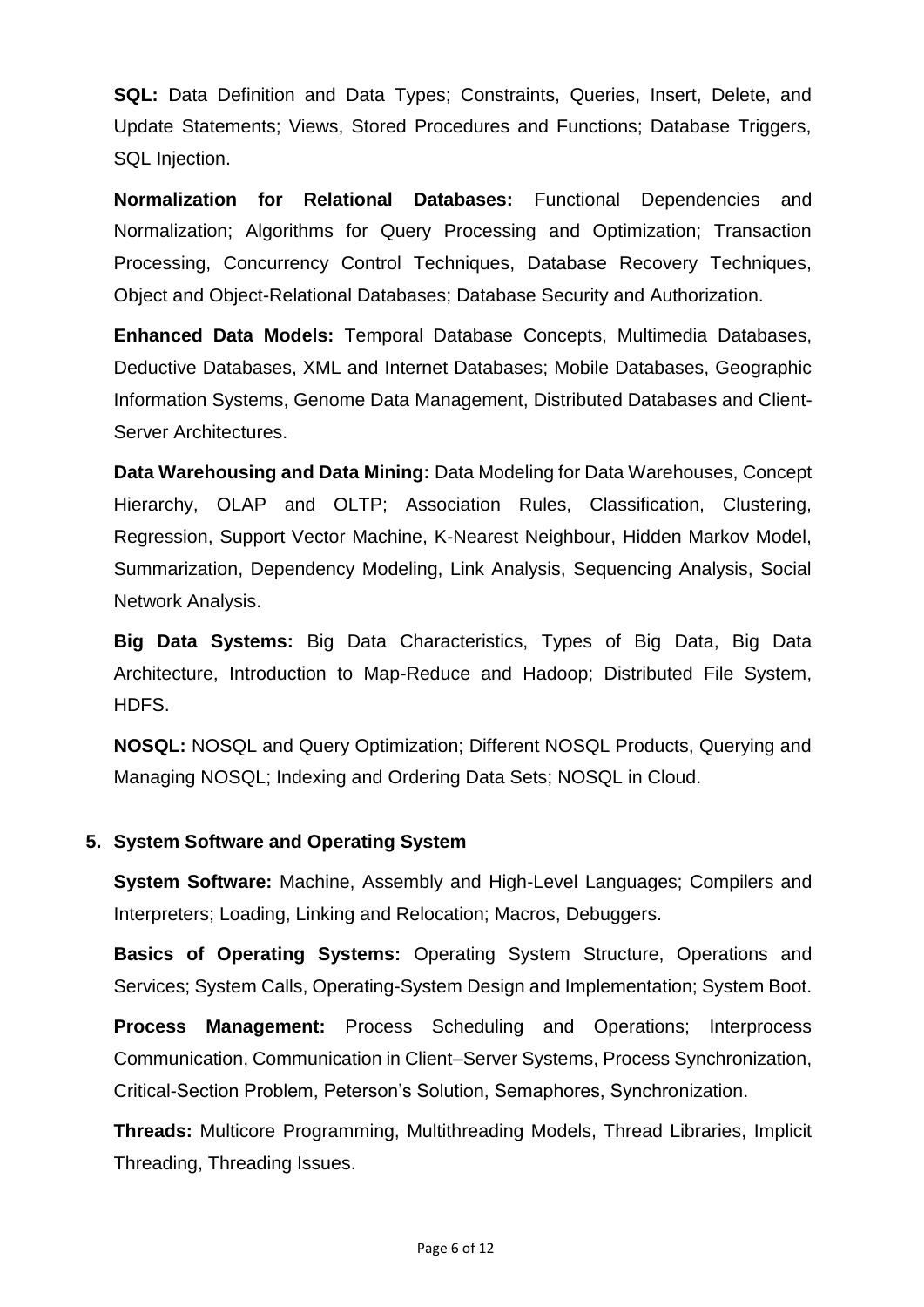**CPU Scheduling:** Scheduling Criteria and Algorithms; Thread Scheduling, Multiple-Processor Scheduling, Real-Time CPU Scheduling.

**Deadlocks:** Deadlock Characterization, Methods for Handling Deadlocks, Deadlock Prevention, Avoidance and Detection; Recovery from Deadlock.

**Memory Management:** Contiguous Memory Allocation, Swapping, Paging, Segmentation, Demand Paging, Page Replacement, Allocation of Frames, Thrashing, Memory-Mapped Files.

**Storage Management:** Mass-Storage Structure, Disk Structure, Scheduling and Management, RAID Structure.

**File and Input/Output Systems:** Access Methods, Directory and Disk Structure; File-System Mounting, File Sharing, File-System Structure and Implementation; Directory Implementation, Allocation Methods, Free-Space Management, Efficiency and Performance; Recovery, I/O Hardware, Application I/O Interface, Kernel I/O Subsystem, Transforming I/O Requests to Hardware Operations.

**Security: Protection, Access Matrix, Access Control, Revocation of Access Rights,** Program Threats, System and Network Threats; Cryptography as a Security Tool, User Authentication, Implementing Security Defenses.

**Virtual Machines:** Types of Virtual Machines and Implementations; Virtualization.

**Linux Operating Systems:** Design Principles, Kernel Modules, Process Management, Scheduling, Memory Management, File Systems, Input and Output; Interprocess Communication, Network Structure.

**Windows Operating Systems:** Design Principles, System Components, Terminal Services and Fast User Switching; File System, Networking.

**Distributed Systems:** Types of Network based Operating Systems, Network Structure, Communication Structure and Protocols; Robustness, Design Issues, Distributed File Systems.

#### **6. Software Engineering**

**Software Process Models**: Software Process, Generic Process Model – Framework Activity, Task Set and Process Patterns; Process Lifecycle, Prescriptive Process Models, Project Management, Component Based Development, Aspect-Oriented Software Development, Formal Methods, Agile Process Models – Extreme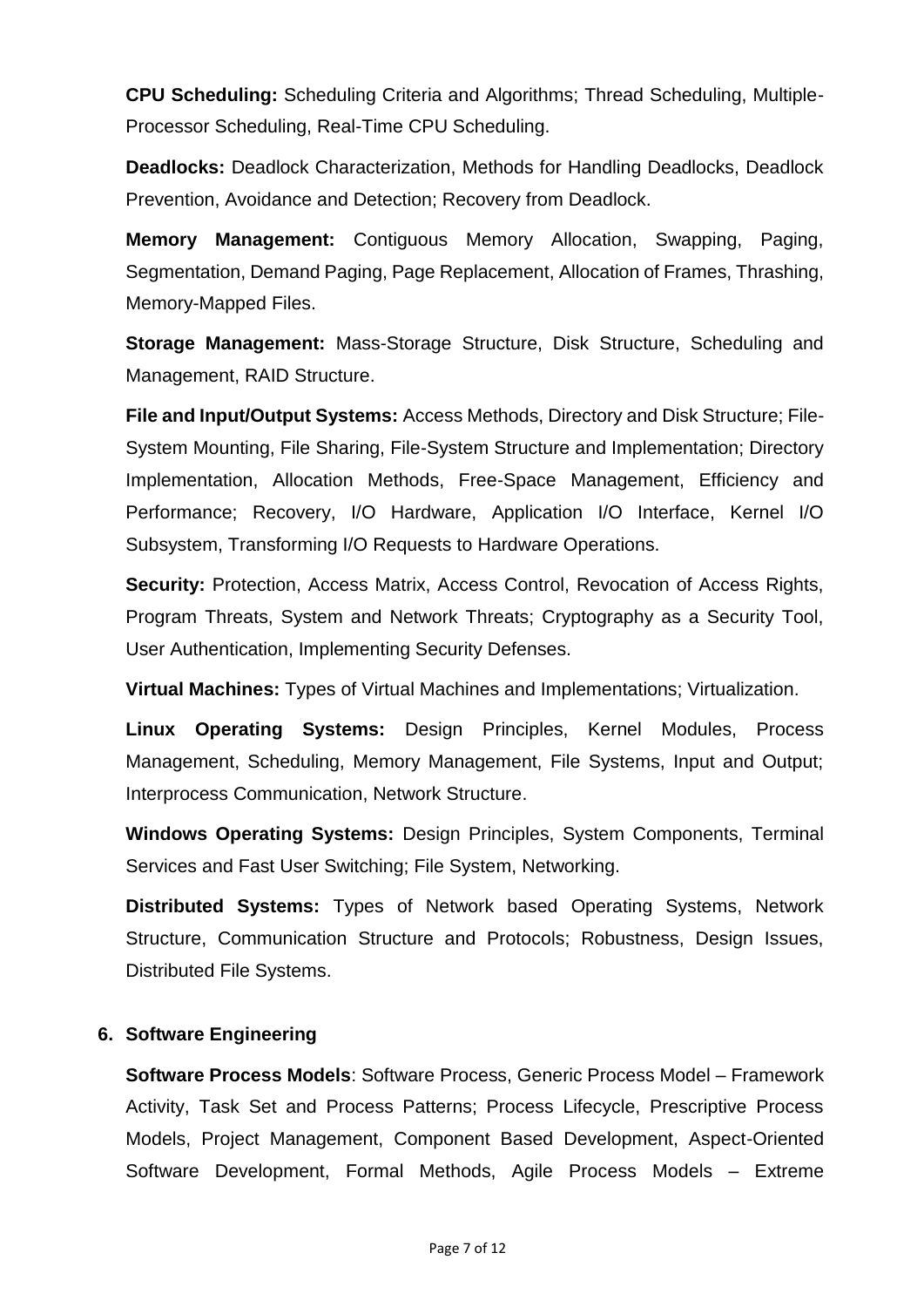Programming (XP), Adptive Software Development, Scrum, Dynamic System Development Model, Feature Driven Development, Crystal, Web Engineering**.** 

**Software Requirements**: Functional and Non-Functional Requirements; Eliciting Requirements, Developing Use Cases, Requirement Analysis and Modelling; Requirements Review, Software Requirment and Specification (SRS) Document.

**Software Design**: Abstraction, Architecture, Patterns, Separation of Concerns, Modularity, Information Hiding, Functional Independence, Cohesion and Coupling; Object-Oriented Design, Data Design, Architectural Design, User Interface Design, Component Level Design.

**Software Quality:** McCall's Quality Factors, ISO 9126 Quality Factors, Quality Control, Quality Assurance, Risk Management, Risk Mitigation, Monitoring and Management (RMMM); Software Reliability.

**Estimation and Scheduling of Software Projects**: Software Sizing, LOC and FP based Estimations; Estimating Cost and Effort; Estimation Models, Constructive Cost Model (COCOMO), Project Scheduling and Staffing; Time-line Charts.

**Software Testing**: Verification and Validation; Error, Fault, Bug and Failure; Unit and Integration Tesing; White-box and Black-box Testing; Basis Path Testing, Control Structure Testing, Deriving Test Cases, Alpha and Beta Testing; Regression Testing, Performance Testing, Stress Testing.

**Software Configuration Management**: Change Control and Version Control; Software Reuse, Software Re-engineering, Reverse Engineering.

#### **7. Data Structures and Algorithms**

**Data Structures:** Arrays and their Applications; Sparse Matrix, Stacks, Queues, Priority Queues, Linked Lists, Trees, Forest, Binary Tree, Threaded Binary Tree, Binary Search Tree, AVL Tree, B Tree, B+ Tree, B\* Tree, Data Structure for Sets, Graphs, Sorting and Searching Algorithms; Hashing.

**Performance Analysis of Algorithms and Recurrences:**Time and Space Complexities; Asymptotic Notation, Recurrence Relations.

**Design Techniques:** Divide and Conquer; Dynamic Programming, Greedy Algorithms, Backtracking, Branch and Bound.

**Lower Bound Theory:** Comparison Trees, Lower Bounds through Reductions.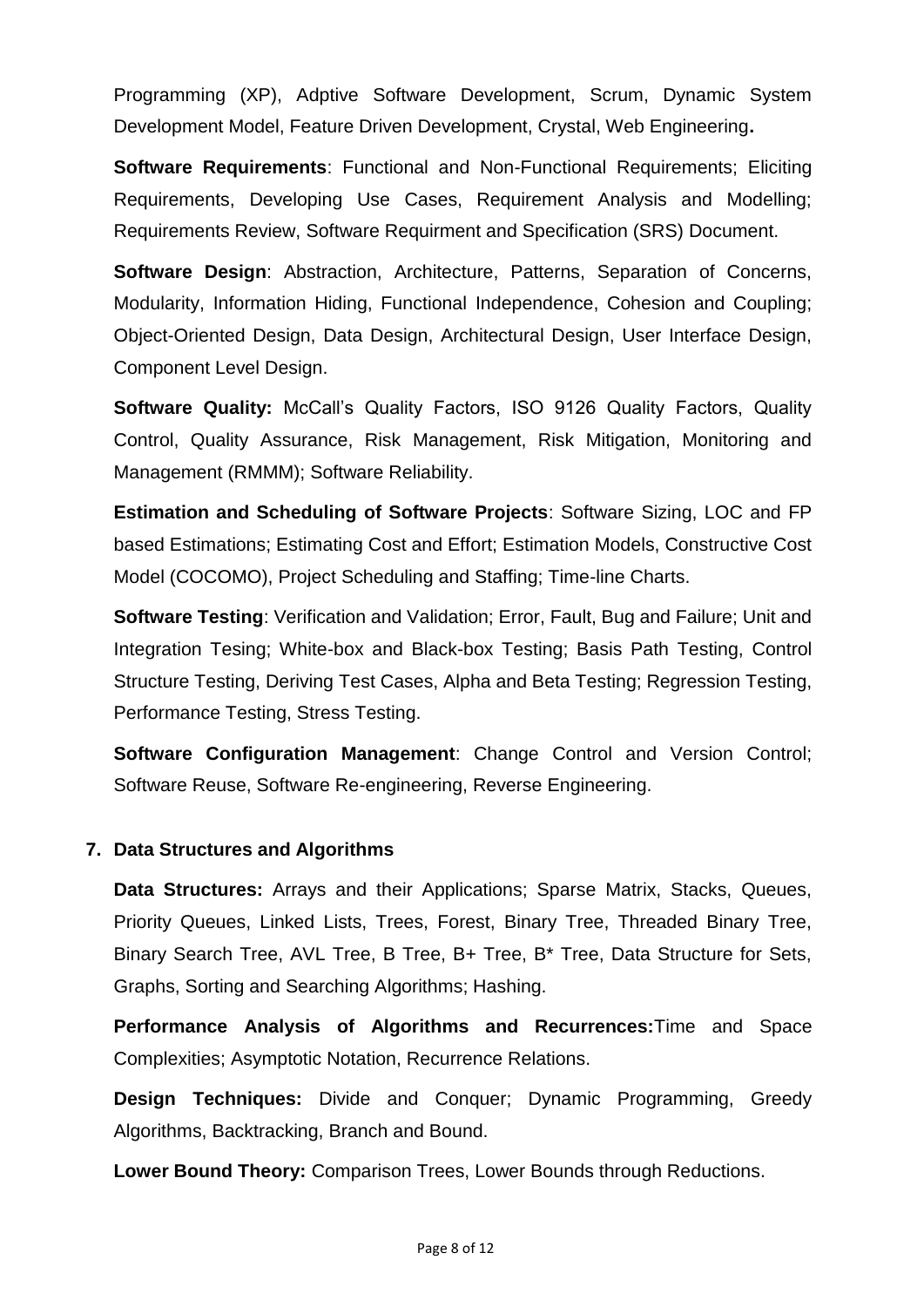**Graph Algorithms:** Breadth-First Search, Depth-First Search, Shortest Paths, Maximum Flow, Minimum Spanning Trees.

**Complexity Theory:** P and NP Class Problems; NP-completeness and Reducibility.

**Selected Topics:** Number Theoretic Algorithms, Polynomial Arithmetic, Fast Fourier Transform, String Matching Algorithms.

**Advanced Algorithms:** Parallel Algorithms for Sorting, Searching and Merging, Approximation Algorithms, Randomized Algorithms.

#### **8. Theory of Computation and Compilers**

**Theory of Computation:** Formal Language, Non-Computational Problems, Diagonal Argument, Russels's Paradox.

**Regular Language Models:** Deterministic Finite Automaton (DFA), Non-Deterministic Finite Automaton (NDFA), Equivalence of DFA and NDFA, Regular Languages, Regular Grammars, Regular Expressions, Properties of Regular Language, Pumping Lemma, Non-Regular Languages, Lexical Analysis.

**Context Free Language:** Pushdown Automaton (PDA), Non-Deterministic Pushdown Automaton (NPDA), Context Free Grammar, Chomsky Normal Form, Greibach Normal Form, Ambiguity, Parse Tree Representation of Derivation Trees, Equivalence of PDA's and Context Free Grammars; Properties of Context Free Language.

**Turing Machines (TM):** Standard Turing Machine and its Variations; Universal Turing Machines, Models of Computation and Church-Turing Thesis; Recursive and Recursively-Enumerable Languages; Context-Sensitive Languages, Unrestricted Grammars, Chomsky Hierarchy of Languages, Construction of TM for Simple Problems.

**Unsolvable Problems and Computational Complexity:** Unsolvable Problem, Halting Problem, Post Correspondence Problem, Unsolvable Problems for Context-Free Languages, Measuring and Classifying Complexity, Tractable and Intractable Problems.

**Syntax Analysis:** Associativity, Precedence, Grammar Transformations, Top Down Parsing, Recursive Descent Predictive Parsing, LL(1) Parsing, Bottom up Parsing, LR Parser, LALR(1) Parser.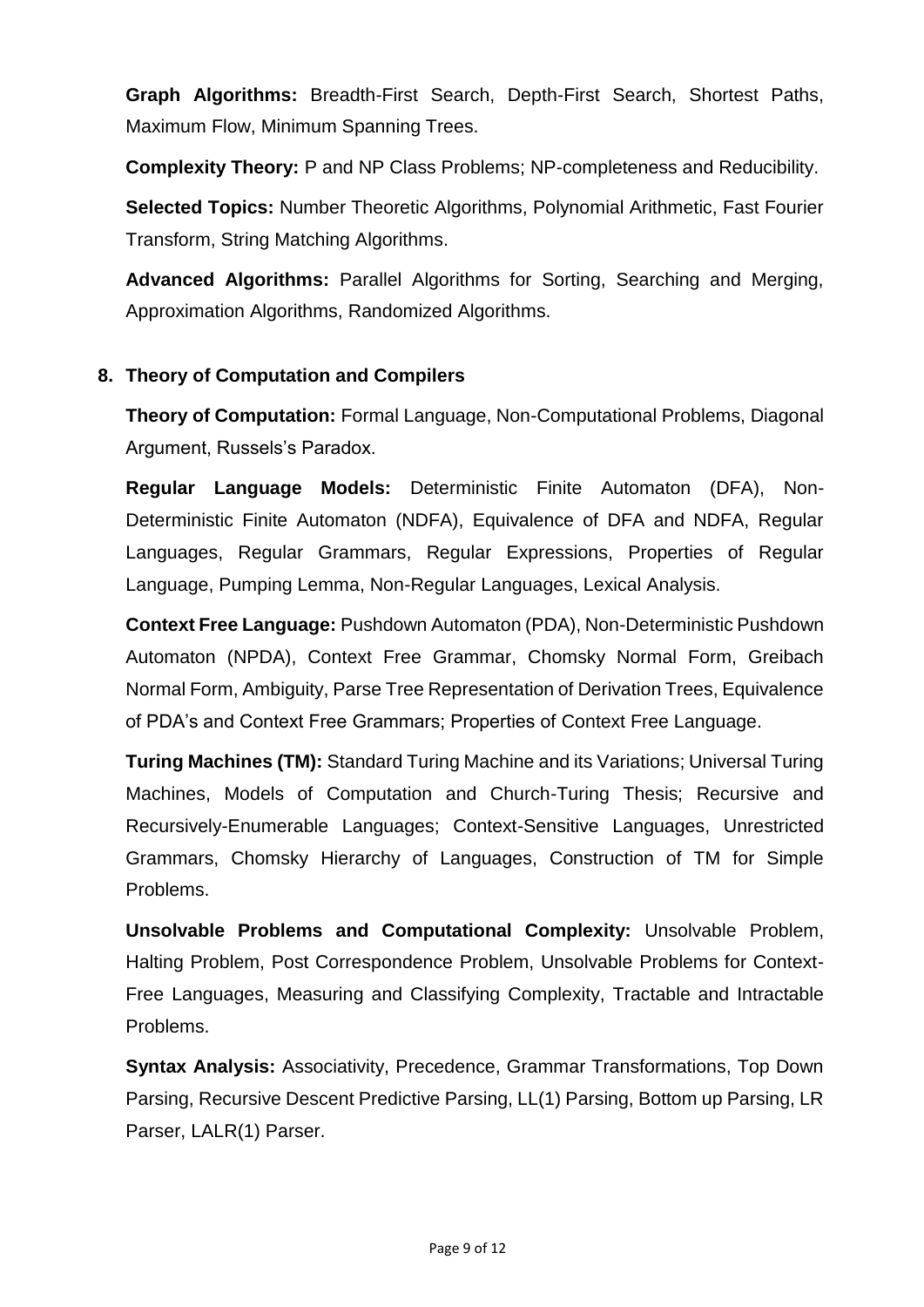**Semantic Analysis:** Attribute Grammar, Syntax Directed Definitions, Inherited and Synthesized Attributes; Dependency Graph, Evaluation Order, S-attributed and Lattributed Definitions; Type-Checking.

**Run Time System:** Storage Organization, Activation Tree, Activation Record, Stack Allocation of Activation Records, Parameter Passing Mechanisms, Symbol Table.

**Intermediate Code Generation:** Intermediate Representations, Translation of Declarations, Assignments, Control Flow, Boolean Expressions and Procedure Calls.

**Code Generation and Code Optimization:** Control-flow, Data-flow Analysis, Local Optimization, Global Optimization, Loop Optimization, Peep-Hole Optimization, Instruction Scheduling.

#### **9. Data Communication and Computer Networks**

**Data Communication**: Components of a Data Communication System, Simplex, Half-Duplex and Duplex Modes of Communication; Analog and Digital Signals; Noiseless and Noisy Channels; Bandwidth, Throughput and Latency; Digital and Analog Transmission; Data Encoding and Modulation Techniques; Broadband and Baseband Transmission; Multiplexing, Transmission Media, Transmission Errors, Error Handling Mechanisms.

**Computer Networks**: Network Topologies, Local Area Networks, Metropolitan Area Networks, Wide Area Network, Wireless Networks, Internet.

**Network Models**: Layered Architecture, OSI Reference Model and its Protocols; TCP/IP Protocol Suite, Physical, Logical, Port and Specific Addresses; Switching Techniques.

**Functions of OSI and TCP/IP Layers**: Framing, Error Detection and Correction; Flow and Error Control; Sliding Window Protocol, HDLC, Multiple Access – CSMA/CD, CSMA/CA, Reservation, Polling, Token Passing, FDMA, CDMA, TDMA, Network Devices, Backbone Networks, Virtual LANs.

IPv4 Structure and Address Space; Classful and Classless Addressing; Datagram, Fragmentation and Checksum; IPv6 Packet Format, Mapping Logical to Physical Address (ARP), Direct and Indirect Network Layer Delivery; Routing Algorithms, TCP, UDP and SCTP Protocols; Flow Control, Error Control and Congestion Control in TCP and SCTP.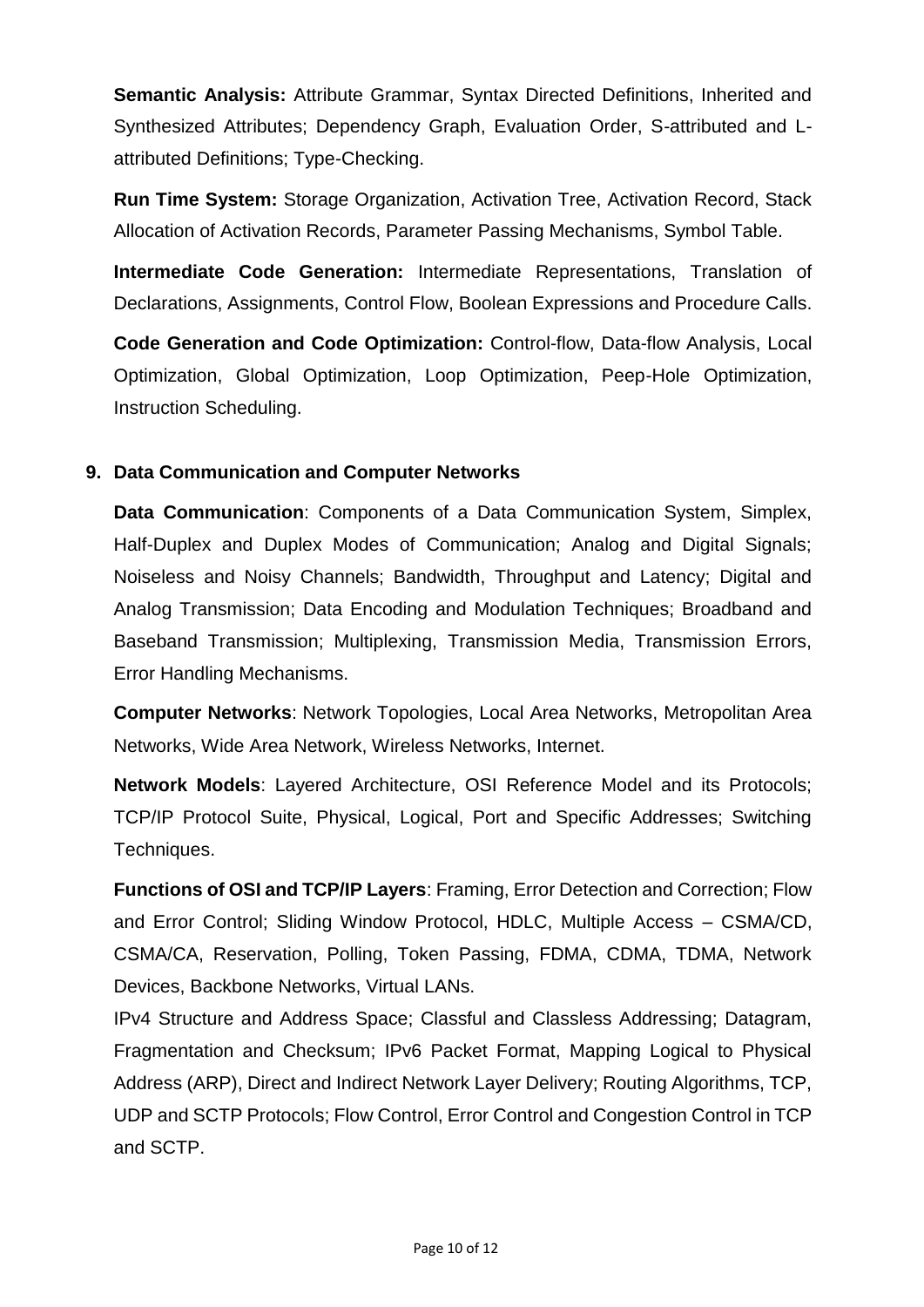**World Wide Web (WWW):** Uniform Resource Locator (URL), Domain Name Service (DNS), Resolution - Mapping Names to Addresses and Addresses to Names; Electronic Mail Architecture, SMTP, POP and IMAP; TELNET and FTP.

**Network Security**: Malwares, Cryptography and Steganography; Secret-Key Algorithms, Public-Key Algorithms, Digital Signature, Virtual Private Networks, Firewalls.

**Mobile Technology**: GSM and CDMA; Services and Architecture of GSM and Mobile Computing; Middleware and Gateway for Mobile Computing; Mobile IP and Mobile Communication Protocol; Communication Satellites, Wireless Networks and Topologies; Cellular Topology, Mobile Adhoc Networks, Wireless Transmission and Wireless LANs; Wireless Geolocation Systems, GPRS and SMS.

**Cloud Computing and IoT:** SaaS, PaaS, IaaS, Public and Private Cloud; Virtualization, Virtual Server, Cloud Storage, Database Storage, Resource Management, Service Level Agreement, Basics of IoT.

#### **10.Artificial Intelligence (AI)**

**Approaches to AI:** Turing Test and Rational Agent Approaches; State Space Representation of Problems, Heuristic Search Techniques, Game Playing, Min-Max Search, Alpha Beta Cutoff Procedures.

**Knowledge Representation**: Logic, Semantic Networks, Frames, Rules, Scripts, Conceptual Dependency and Ontologies; Expert Systems, Handling Uncertainty in Knowledge.

**Planning:** Components of a Planning System, Linear and Non Linear Planning; Goal Stack Planning, Hierarchical Planning, STRIPS, Partial Order Planning.

**Natural Language Processing**: Grammar and Language; Parsing Techniques, Semantic Analysis and Prgamatics.

**Multi Agent Systems**: Agents and Objects; Agents and Expert Systems; Generic Structure of Multiagent System, Semantic Web, Agent Communication, Knowledge Sharing using Ontologies, Agent Development Tools.

**Fuzzy Sets**: Notion of Fuzziness, Membership Functions, Fuzzification and Defuzzification; Operations on Fuzzy Sets, Fuzzy Functions and Linguistic Variables; Fuzzy Relations, Fuzzy Rules and Fuzzy Inference; Fuzzy Control System and Fuzzy Rule Based Systems.